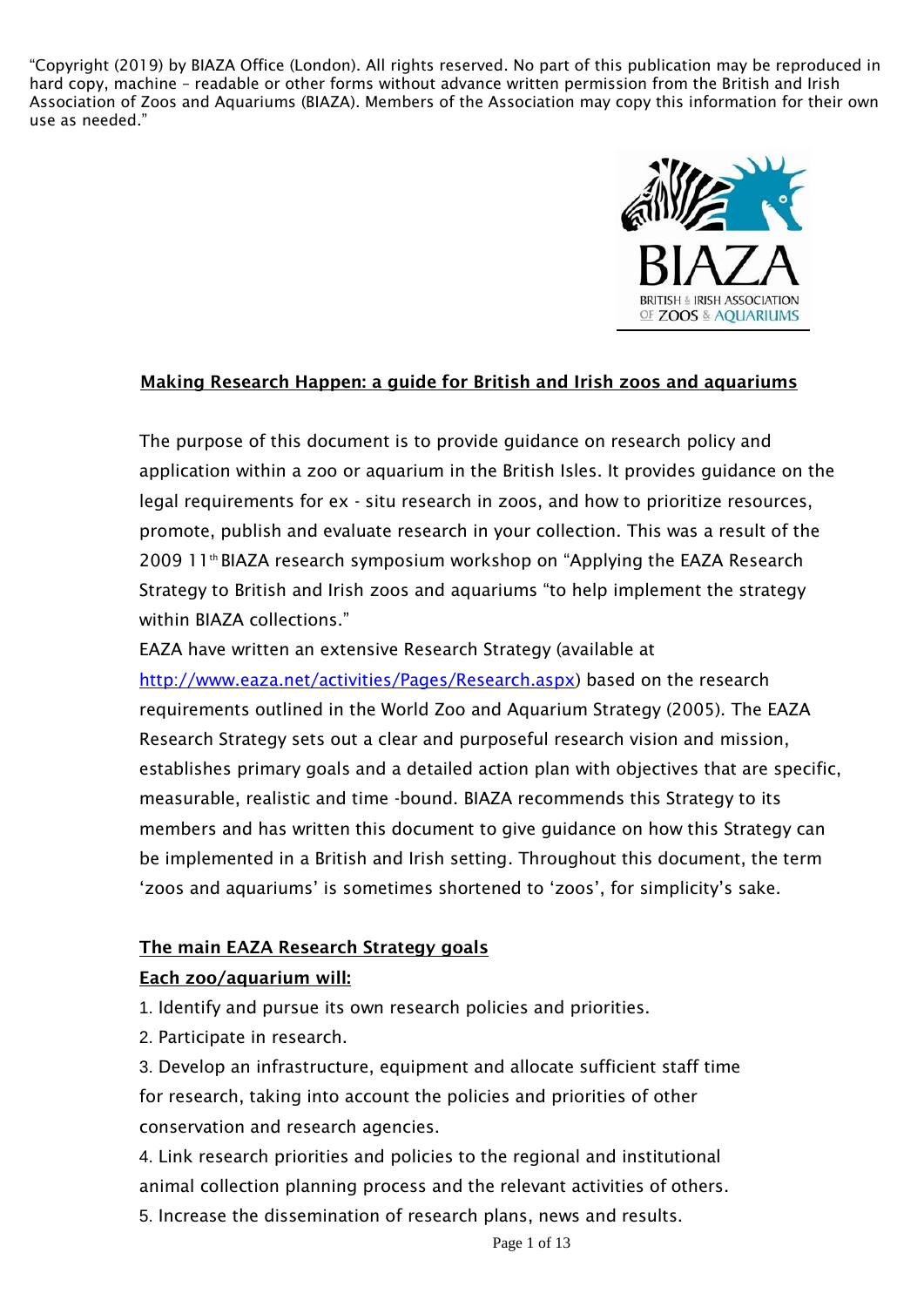6. Identify research priorities and projects in which they can cooperate collectively.

7. Ensure that all staff and departments understand the value of and need for research in zoos.

8. Integrate research as a component of management decisions into all disciplines within the institution.

9. Maximize the use of ZIMS and other zoo-based databases as research tools. 10. Measure and evaluate research processes, progress and output. [\(http://www.eaza.net/about/Documents/EAZA\\_Research\\_Strategy\\_2008.pdf\)](http://www.eaza.net/about/Documents/EAZA_Research_Strategy_2008.pdf)) In addition to this document, BIAZA has produced a series of research guidelines – all of which can be found on the BIAZA websit[e](http://www.biaza.org.uk/public/pages/publications/index.asp?catUid=170)) [\(http://www.biaza.org.uk/public/pages/publications/index.asp?catUid=170\)](http://www.biaza.org.uk/public/pages/publications/index.asp?catUid=170)) which provide detailed information on how to carry out certain types of research in a zoo setting:

- Project Planning and Behaviour
- Surveys and Questionnaires
- Nutrition and Diet Evaluation
- Behavioural Profiling
- Visitor Effects
- Evaluating Enrichment
- Using Zoo Records for Research
- Monitoring Stress
- Multi-zoo Research (due in 2010)
- Aquarium-based Research (due in 2010)
- Statistics
- Publishing Zoo Research
- Ethics and Legislation (due in 2011)

# (1) Research Policy and Prioritising Research

Institutions should have a written research policy that should identify research priorities based on the collection and current resources present within the particular institution. A policy is typically described as a deliberate plan of action to guide decisions and achieve rational outcome.

Policy development relies on organizational involvement, including:

Staff willingness and expertise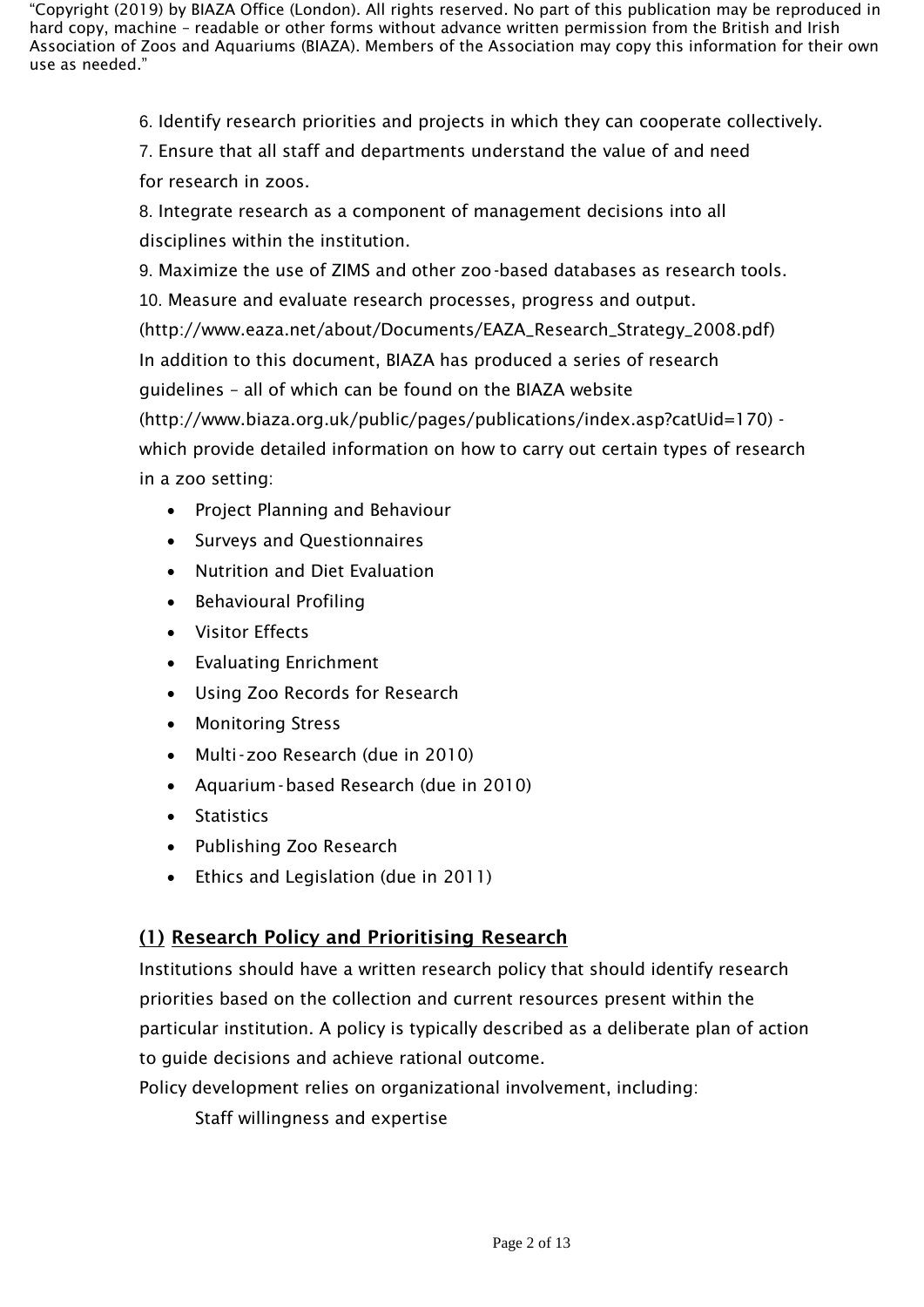- o Animal keeping staff effective communication and understanding between keepers and researchers is essential for productive research
- o Managers / vets pro- research managers and vets are necessary to establish a culture of research within the institution and
- $\circ$  Research expertise ideally this should be present within the institution, but can also be accessed through partners, e.g. at academic institutions.

Links with universities and colleges

o Partnerships with academic institutions allow access to specialist expertise and facilities that most zoos cannot provide

Facilities

o All research requires some basic facilities which are outlined in section (2) below

Having considered available resources, an institution should target specific areas of need or specialist interest within the collection or other areas of operation, e.g. husbandry issues, visitor dwell time, etc.. A formal system of identifying these target areas and communicating them to the person responsible for research needs to be established to create a constructive flow of realistic proposals that can be put into practice. A research policy should ideally work to integrate science and research into the management of the zoo.

A research policy and priority research list can be used to designate the project to an appropriately skilled student or staff from collaborating universities. Such a project list gives the institution more control over the types of research it supports or initiates and can also help encourage research on under represented species / areas. Maintaining links with the BIAZA Taxon Working Groups will also help zoos to identify key areas and target relevant research. Communication with the TWGs and the BIAZA Research Group may also allow for standardisation of research across several institutions which would lead to more robust results and conclusions.

# Legal and ethical issues

Zoos and aquariums involved in research should ensure they have an understanding of relevant legal requirements. In the UK the main legislation is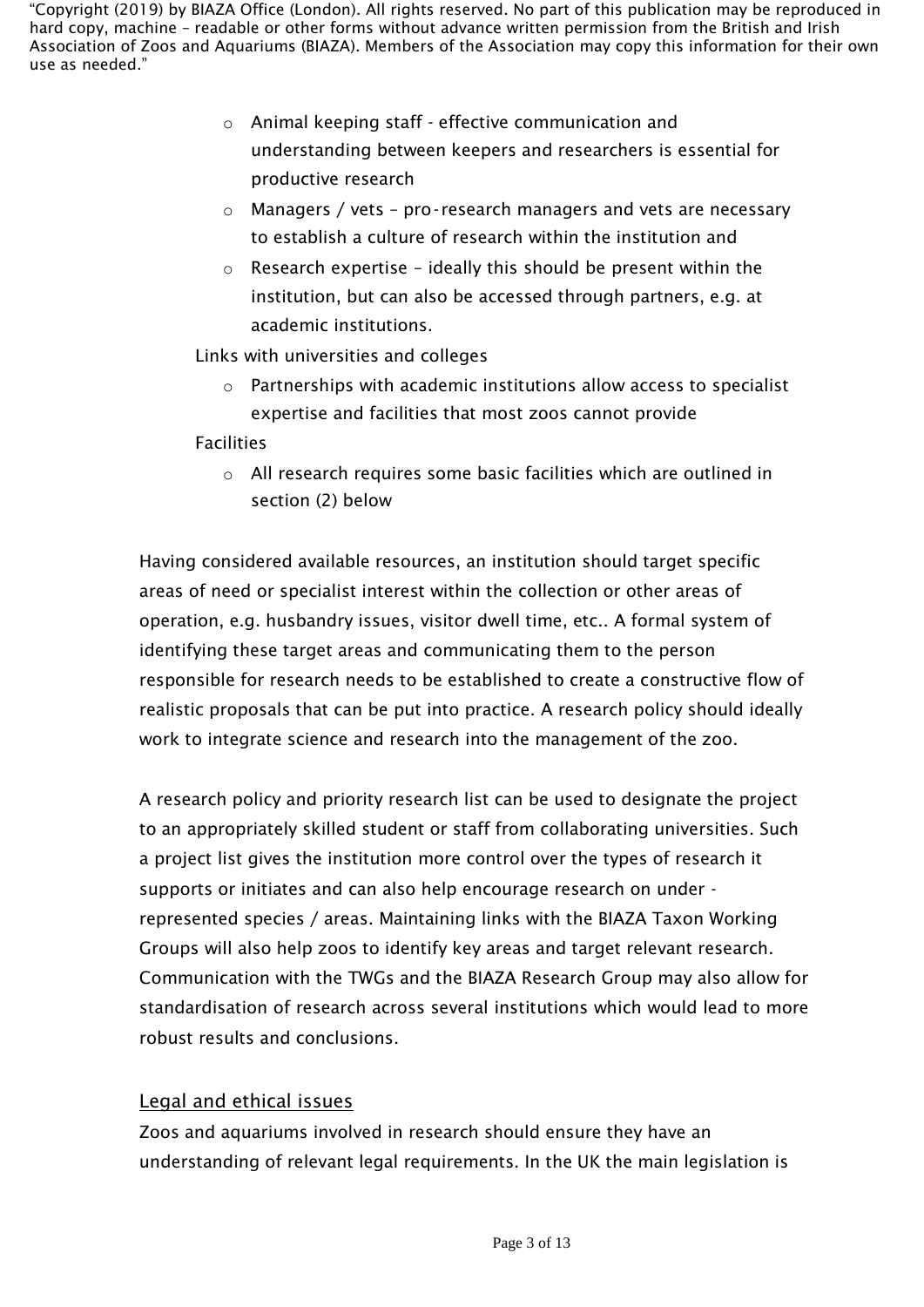> the ASPA (Animal Scientific Procedures Act) which was introduced to safeguard the welfare of animals used in research and may have very important implications to zoo research, depending upon the nature and circumstances of the zoo research being considered. In Ireland the 1876 Cruelty to Animals Act is still being used. Researchers may also be affected by other legislation such as CITES and it is essential that someone in the organisation is aware of all these. An internal ethics procedure is also essential to ensure that all research meets the organisation's own ethical standards. This need not be complex or time consuming. A good set of ethical guidelines for the treatment of animals in behavioural research and teaching can be found here <http://asab.nottingham.ac.uk/downloads/guidelines2006.pdf> by the Association for the Study of Animal Behaviour (ASAB)

For further guidance see *Zoo Research Guidelines: Sampling* and the forthcoming *Zoo Research Guidelines: Ethics and Legislation* (due in 2011).

## (2) Resourcing research – how to participate

The main reasons that many BIAZA zoos are not participating in research are cited as cost and lack of expertise within the institution. However, even with very limited budgets, research can be achieved within zoos.

As an absolute minimum requirement zoos and aquariums should make research a part of at least one person's job specification. Research can be written into the roles of keepers, records officers, vets and education officers, for example. Ideally however there should be at least one dedicated research officer, even if only part - time, although this may be a difficult financial commitment for smaller collections. A dedicated research officer will have the right expertise and the time to focus on research, however they may be too detached from the husbandry etc to efficiently identify research needs. Giving research responsibility to e.g. a keeper as part of their job will overcome this but they may not have sufficient time or expertise to commit to research. It would also be best for zoos to allocate a specific person to be responsible for forging and maintaining internal and external research links, and to improve communication between keepers and researchers. Smaller collections may find it useful to collaborate either with larger collections or combining with several other smaller collections, to unite their research resources and efforts. This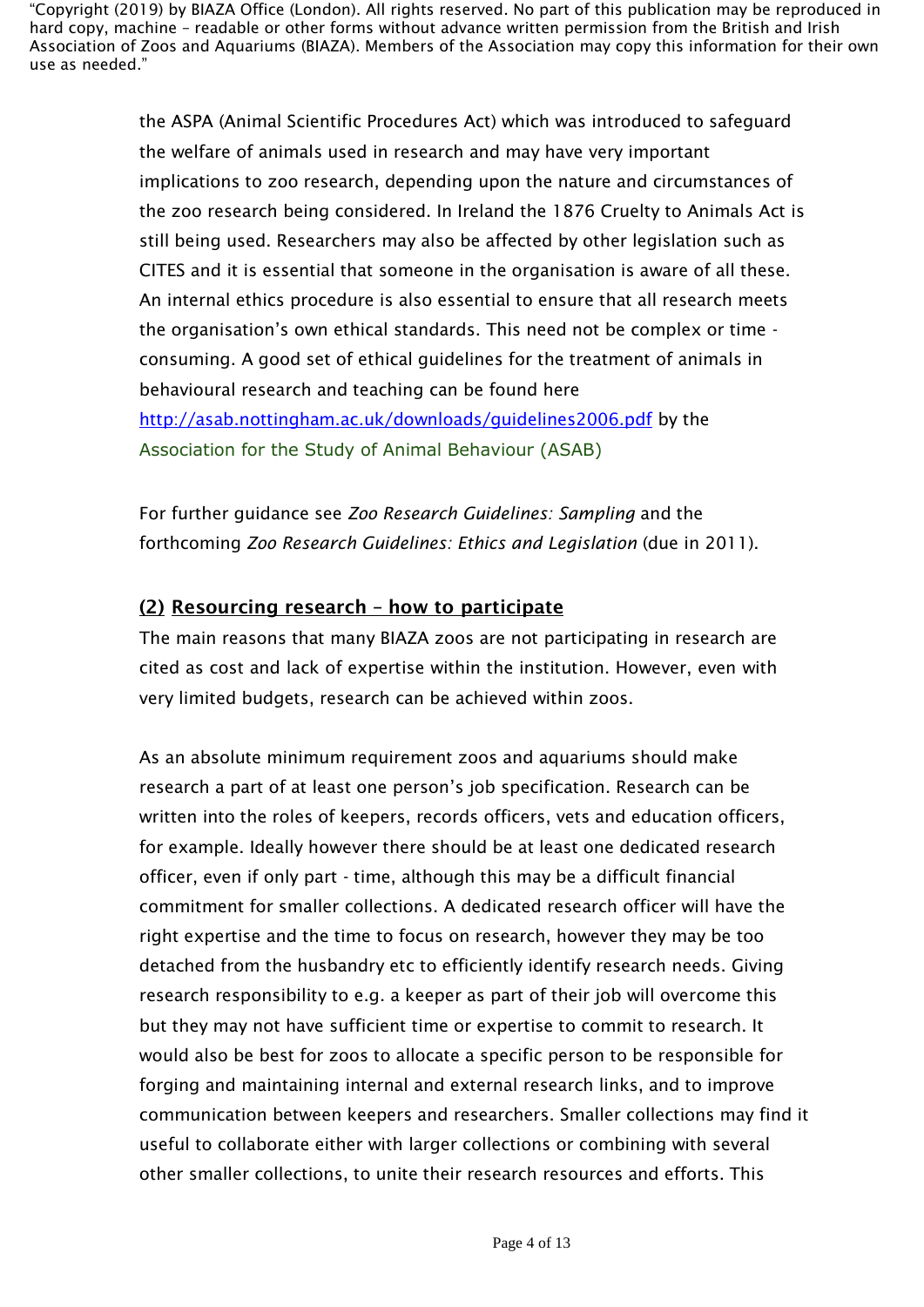> effectively would solve many of the resource issues, however expertise on the research involved may still need to be sourced.

## Staffing models

Within the British Isles there are several staffing models that zoos and aquariums have used to develop a research programme depending on the financial resources available.

# *Example models of how to provide staff time for research In approximate order of cost*

| Model                  | Pros                               | Cons                               | Examples                    |
|------------------------|------------------------------------|------------------------------------|-----------------------------|
| Include in remit of    | Direct knowledge of collection,    | May lack necessary research skills | Jersey - excellent          |
| existing jobs eg       | husbandry etc so good ability to   | May not have time to give          | research culture in that it |
| keepers, educators,    | decide priorities                  | research a high enough priority    | is normal for everyone to   |
| vets etc               | Good training for keepers and      | compared with other tasks          | do it                       |
|                        | other staff                        |                                    |                             |
| Use university         | Effectively free or very cheap.    | Poor communication between zoo     | Dublin until recently -     |
| staff/students to do   | Good access to lab facilities and  | and university can cause big       | persuaded university to     |
| research               | other resources. Can work well if  | difficulties                       | allocate a staff member     |
|                        | relationship well managed.         | University staff may not be aware  | by funding PhD students.    |
|                        |                                    | or not interested in zoo's         | <b>Equally Sparsholt</b>    |
|                        |                                    | priorities                         | students' final year        |
|                        |                                    |                                    | projects are often zoo -    |
|                        |                                    |                                    | based and are a good        |
|                        |                                    |                                    | source for resourceful      |
|                        |                                    |                                    | students                    |
| Give one person        | Person more likely to have         | May have less direct knowledge of  | Shaldon                     |
| overall responsibility | appropriate research skills to     | collection to determine priorities | Newquay                     |
| as part of job         | carry out ex - situ research       | May not be able to give research   | Harewood                    |
|                        | projects                           | enough time                        |                             |
|                        | Can also act as contact person for |                                    |                             |
|                        | universities etc                   |                                    |                             |
| Full time sandwich     | Low cost or free                   | No advanced research training      | Blackpool until recently    |
| placement as research  | Can focus on research              | Temporary post so lack of          |                             |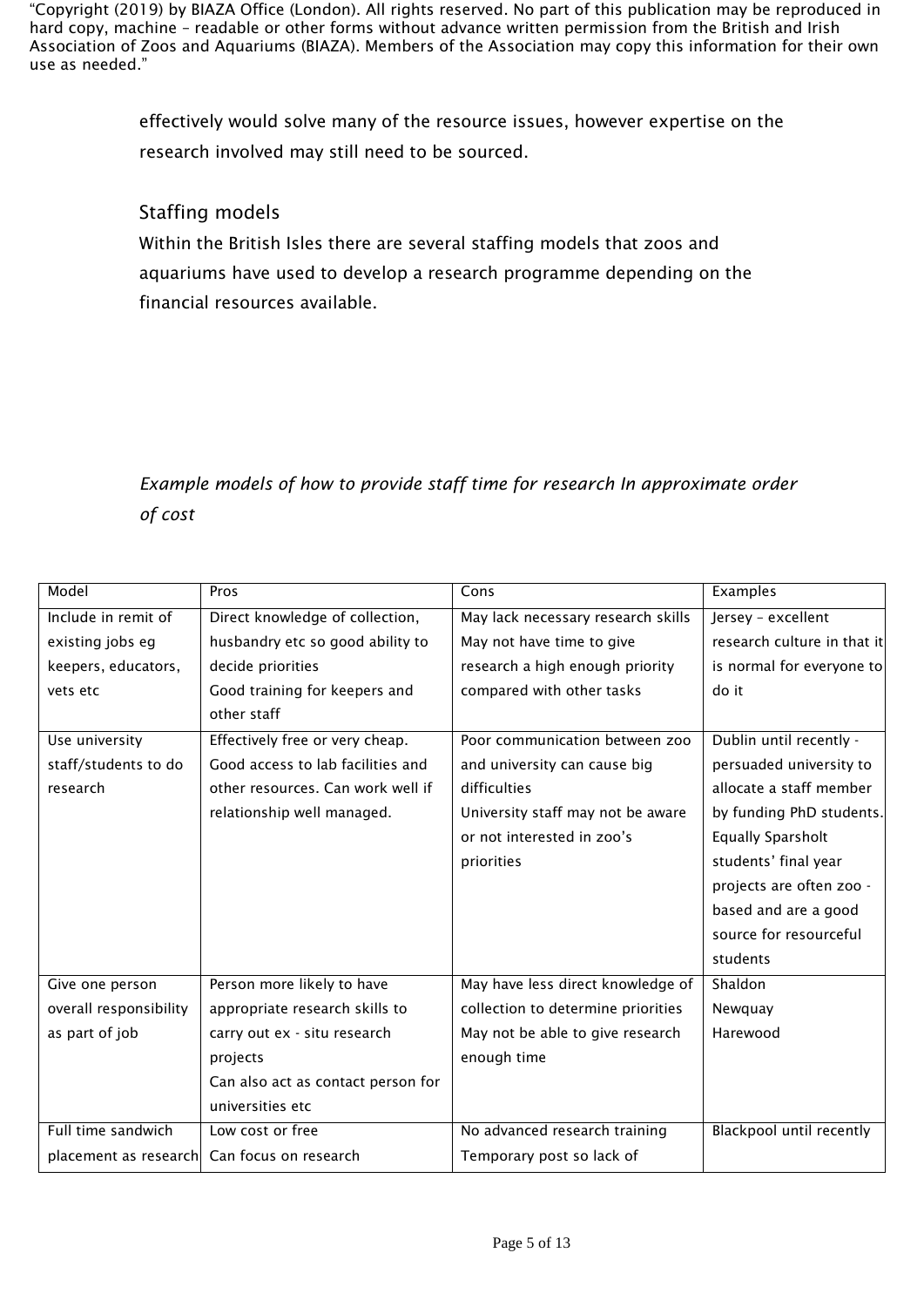| co - ordinator         | Has basic skills and expertise        | consistency year to year and no     |                          |
|------------------------|---------------------------------------|-------------------------------------|--------------------------|
|                        |                                       | opportunity to develop the role     |                          |
| Full time internship   | Low cost                              | No advanced research training       | Chester (but with full   |
| (recent graduate)      | Can focus on administrating           | (unless was part of their degree)   | time research officer as |
|                        | research                              | Temporary post so lack of           | well)                    |
|                        | Basic skills and expertise            | consistency year to year and no     |                          |
|                        |                                       | opportunity to develop role         |                          |
| Part - time dedicated  | Can focus on research                 | Likely to be low paid so possibly   |                          |
| research officer       | Good co - ordination of students      | not attractive to best researchers  |                          |
|                        | Likely to have good skills and        | or high staff turnover rate         |                          |
|                        | expertise                             |                                     |                          |
| Part - time research   | Can focus on research                 | Very difficult for the person - low | Paignton                 |
| officer + PhD          | Good co - ordination of students      | pay, big commitment to do job       | Blackpool                |
| opportunity            | Own PhD research project of high      | and PhD together for up to 7        | Marwell                  |
|                        | standard and relevant to zoo          | years                               |                          |
|                        |                                       |                                     |                          |
| RA seconded from       | Can focus on research                 | May be difficult to organise -      | Paignton - works very    |
| university             | Good co - ordination of students      | might have been a lucky one off     | well                     |
|                        | Own PhD research project of high      |                                     |                          |
|                        | standard and relevant to zoo          |                                     |                          |
|                        | Person gets better paid than the      |                                     |                          |
|                        | above                                 |                                     |                          |
| Joint zoo/university   | Highly trained research officer,      | Fairly costly University terms and  | Paignton - not very      |
| staff member           | good quality research                 | conditions very different to zoos   | successful overall       |
|                        | Good links to determine research      | so hard to reconcile with other     | Chester - honorary       |
|                        | priorities                            | staff                               | lectureships, giving     |
|                        | Access to resources at university     | Not enough time allocated to zoo    | access to university     |
|                        |                                       | work                                | resources and expertise  |
|                        |                                       |                                     | - not a costly           |
|                        |                                       |                                     | commitment, and has      |
|                        |                                       |                                     | useful rewards           |
| Full - time dedicated  | Can focus on research and has         | Costly especially for small         | Chester                  |
| research officer       | appropriate skills and expertise      | collections                         | Paignton                 |
|                        | Good co - ordination of students      |                                     | <b>Bristol</b>           |
|                        | Own research of high standard         |                                     | Twycross                 |
|                        | and relevant to zoo                   |                                     |                          |
|                        |                                       |                                     |                          |
| Several dedicated      | <b>Excellent standard of research</b> | Expensive - only feasible for large | Chester                  |
| researchers in various | Improved husbandry and                | collections                         | Paignton                 |
| fields of expertise    | operations                            |                                     |                          |
|                        |                                       |                                     |                          |
|                        | Reduced costs eg good nutrition       |                                     |                          |
|                        | research can cut cost of feed bill    |                                     |                          |
|                        | Valuable expertise can generate       |                                     |                          |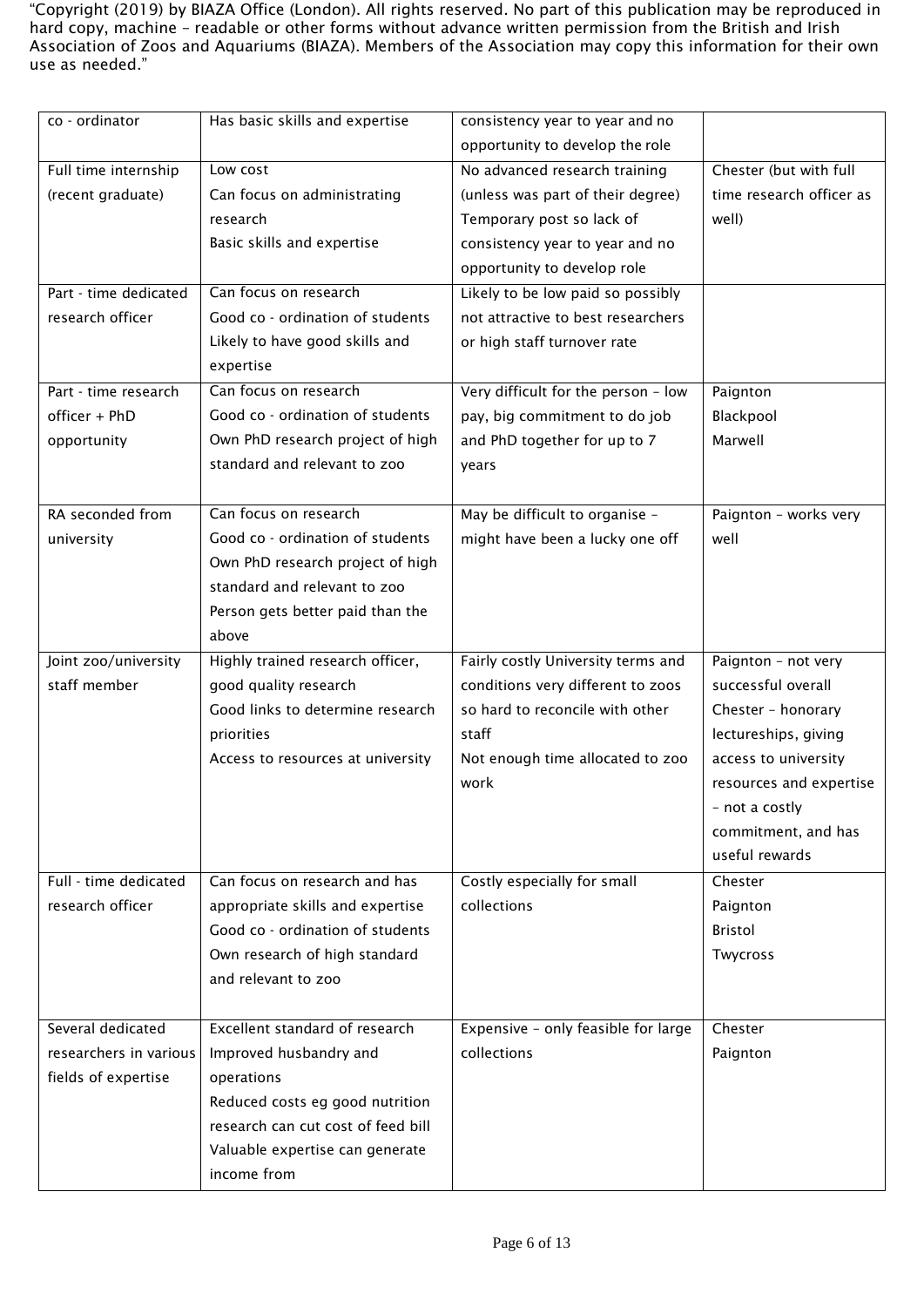| ---<br>anc<br>.<br>، پ |  |
|------------------------|--|

Basic resources needed by zoos and aquariums to do research In addition to people to do the work the basic infrastructure essential for research is -

- 1. Space to work, computer and internet access, probably including some specialist software e.g. for statistical analysis.
- 2. Access to scientific journals and bibliographic searching tools. Some zoos have their own libraries but a full range of up to date scientific literature is usually only affordable through gaining official status at an academic institution e.g. Associate Researcher status with a local university.
- 3. Wide buy-in to research in general across the organisation (keepers, curators, vets and directors).

## Using universities and colleges

One of the biggest resources for research is the universities and colleges. Zoos should make links with their local academic institutions and/or with individual academics with interests / specialities that are similar to the zoo's own priorities. Universities can provide research expertise, research manpower (usually through students), library services, software and specialist facilities and equipment that most zoos would not otherwise have access to. Higher Education Institutions (within the local area of a collection), that run suitable and relevant courses will have final year students that need to conduct research based dissertations as part of their honours programme. It is suggested that a zoo research officer (or similar) contacts final year tutors with a list of suggested projects that the collection wants doing (titles, brief synopsis of the research idea) which could be circulated to any interested students. It should still be up to the collection to decide if they wanted that particular student to complete the project. This way, collections can get useful research done that is beneficial in the long term. For this to work, project ideas would need to sent out to second year students so that they can collect data over the summer for write - up in their third year. Caution must be taken here however, as sometimes the time and effort to draw up this list, does not outweigh the benefits of having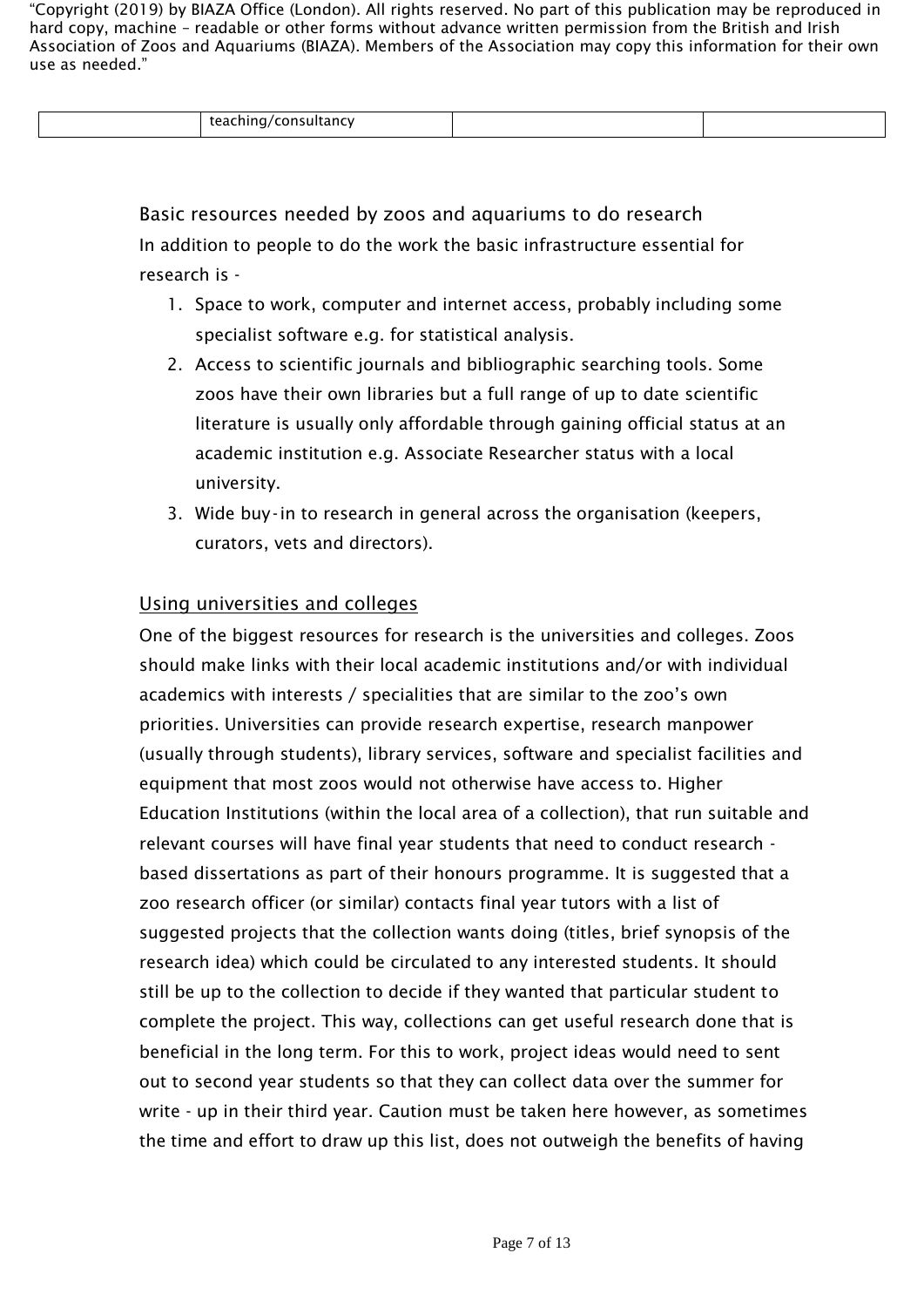> particular students carrying out research. Always take this into consideration when collaborating with your local university.

In particular it may be useful to send a list of potential research projects to Sparsholt College for keepers taking the ANCMZA course (which has produced published papers in the past).

Collaboration with academic institutes is strongly encouraged, however it needs to be carefully managed to ensure all partners understand their contributions, responsibilities and limitations, e.g. ethics approvals, institutional representation in resulting papers, ownership of data, and issues around unavoidable husbandry changes which may affect research projects. In addition some research projects are not always suitable for students e.g. some multi-zoo or long term projects with proscribed methods that do not give the student the necessary opportunity to show they can plan research projects (nb Sparsholt have in the past supervised some multi zoo and longitudinal studies, so it is feasible).

## ZIMS as a research resource

Zoo records are potentially a very valuable resource for research. Ideally records managers could have part of their time committed to research and use this data source to produce good research. This would be a very cost effective way to achieve research compared with other types that need equipment, consumables etc. However there may be issues of data ownership and who should be able to access the data.

For further guidance on what research can be achieved using zoo records see *Zoo Research Guidelines: Using Zoo Records.*

# (3) Research funding

Grants for research are available from a number of sources to fund project research expenses (often easier) and sometimes research staff (more difficult). Major government research funding such as through the BBSRC is usually only available to academic institutions so must be applied for with an appropriate partner. Fundraising can also be achieved in the usual ways through visitors or sponsors.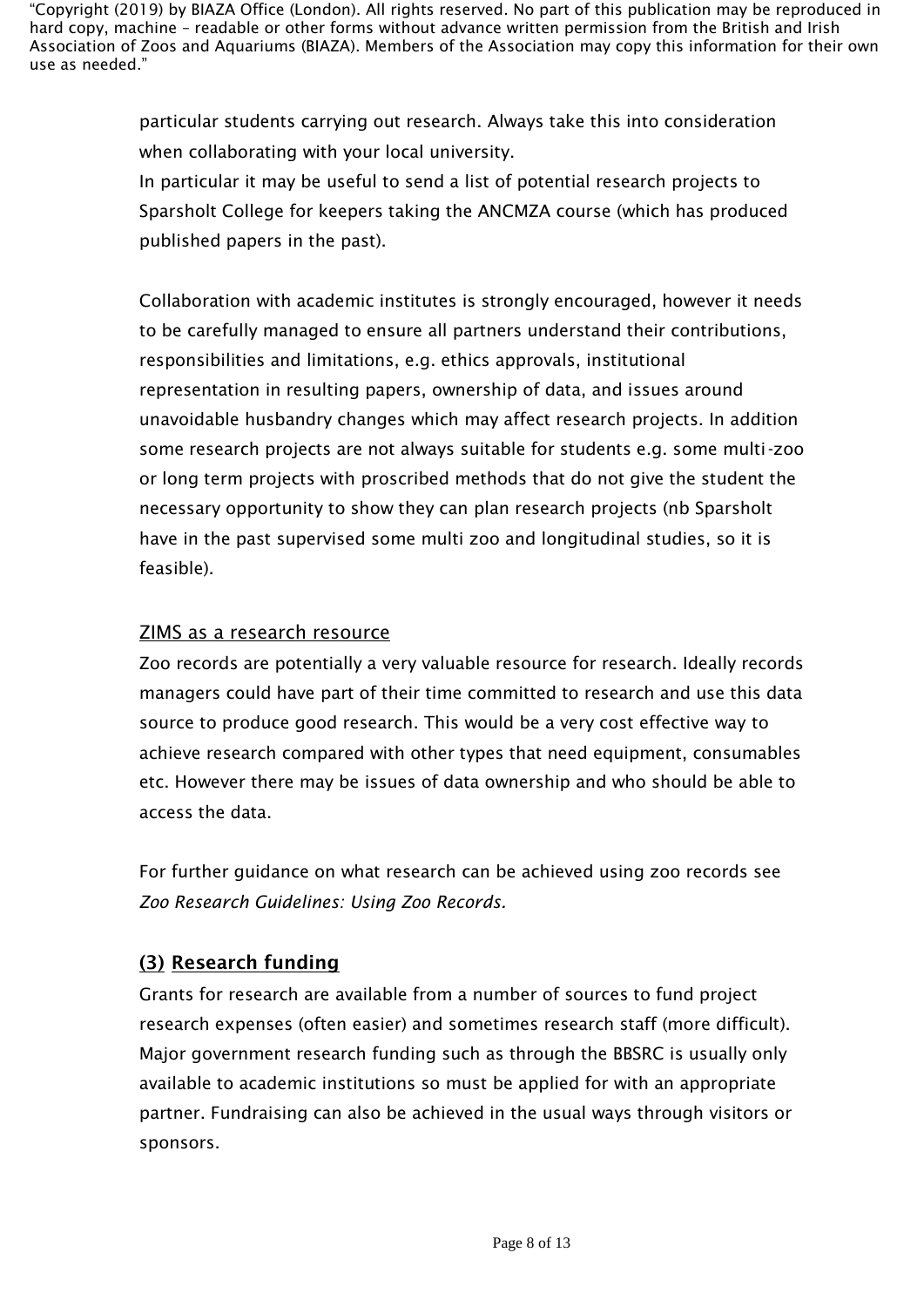> In some cases zoo research staff can generate income to cover research activities by teaching on local University courses, either in the zoo, e.g. student field trips, or in the University itself. This can be through hourly teaching rates and accessing per - student payments for supervision of projects (student training money). It is sometimes difficult for Universities to provide sufficient quantity and/or quality research projects to all students, so they are often keen to work with external project supervisors. There may be ways to reach agreements with Universities in splitting the responsibilities/costs/time of providing student projects. There is inherent value in animals collections held by zoos and this should be considered when agreeing collaborations with universities.

Part -time PhD students i.e. students working as a researcher in the zoo whilst completing their own studies are an excellent way to achieve good research in zoos. These can be funded through grants but often living expenses are self funded by the student from their part -tim e salary and research costs are funded by the zoo.

# (4) BIAZA resources for research

### BIAZA Research Group (BRG)

The BRG has compiled a range of excellent resources on the BIAZA website for supporting zoo - and aquarium -based research including advice for potential researchers, a series of guidelines for specific methods and techniques and a quarterly newsletter. In addition the BRG host an annual zoo research symposium each July and offer a system of letters of support to researchers hoping to carry out multi - zoo research. Before the BRG gives a letter of support for a project the proposal is fully evaluated and often many improvements suggested. Zoos should therefore be assured that supported research is likely to be well executed and of use to zoos generally. The BRG works with the Taxon Working Groups to highlight areas of research need and provide a link between zoo staff and academic researchers with relevant interests.

### Taxon Working Groups (TWGs)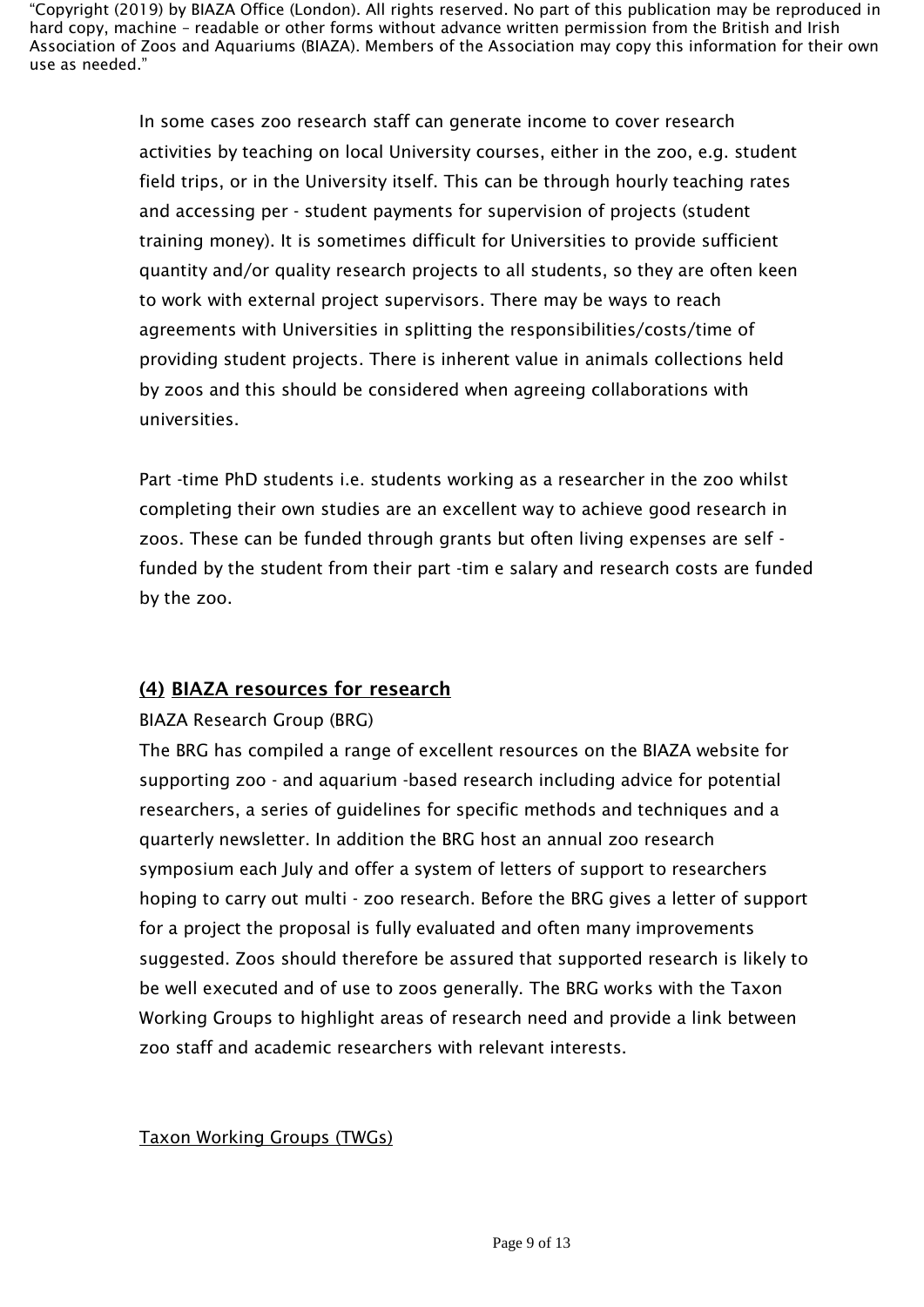> Taxon Working Group meetings could provide a forum to initiate multi collection projects and identify specific research opportunities and gaps in knowledge. In this respect it is important that research representatives from zoos and aquariums attend TWG meetings whenever feasible. Non - BIAZA members will find it harder to be involved in TWG initiated research but are still encouraged to maintain links with TWGs and contribute to multi - institution research when possible.

### Multi - zoo studies

Zoo research is often criticised for having small sample sizes. One way to combat this is to conduct a multi - zoo/ - aquarium study. This can either be one researcher replicating work at several collections or each collection carrying out data collection and possibly analysis to an agreed methodology. This kind of research often needs someone vocal to champion the project but can be accomplished through the BRG or TWGs with their support. They can also advise on appropriate methodology, including inter - observer reliability.

### Field - based research

Field research is not always about exotic animals in faraway places but can also be done very close to home. Research on native species may be carried out within zoo grounds, most often outside the animal enclosures but not always, as well as in more traditional sites around Britain and Ireland. The Native Species Working Group includes many zoo-based and non-zoo-based organisations, for example, the Wildlife Trusts and English Nature and can advise on research opportunities on native species.

## Advertising research proposals

Research proposals or areas of interest can be posted on the BIAZA Research Group Yahoo group and other network sites run by the TWGs. Caution must be exercised as most of these forums are relatively open access and some users may misinterpret the reasons as to why the research is needed.

# (5) Dissemination and publishing of research

It is a very important part of research that results are published and disseminated to appropriate audiences through academic and/or technical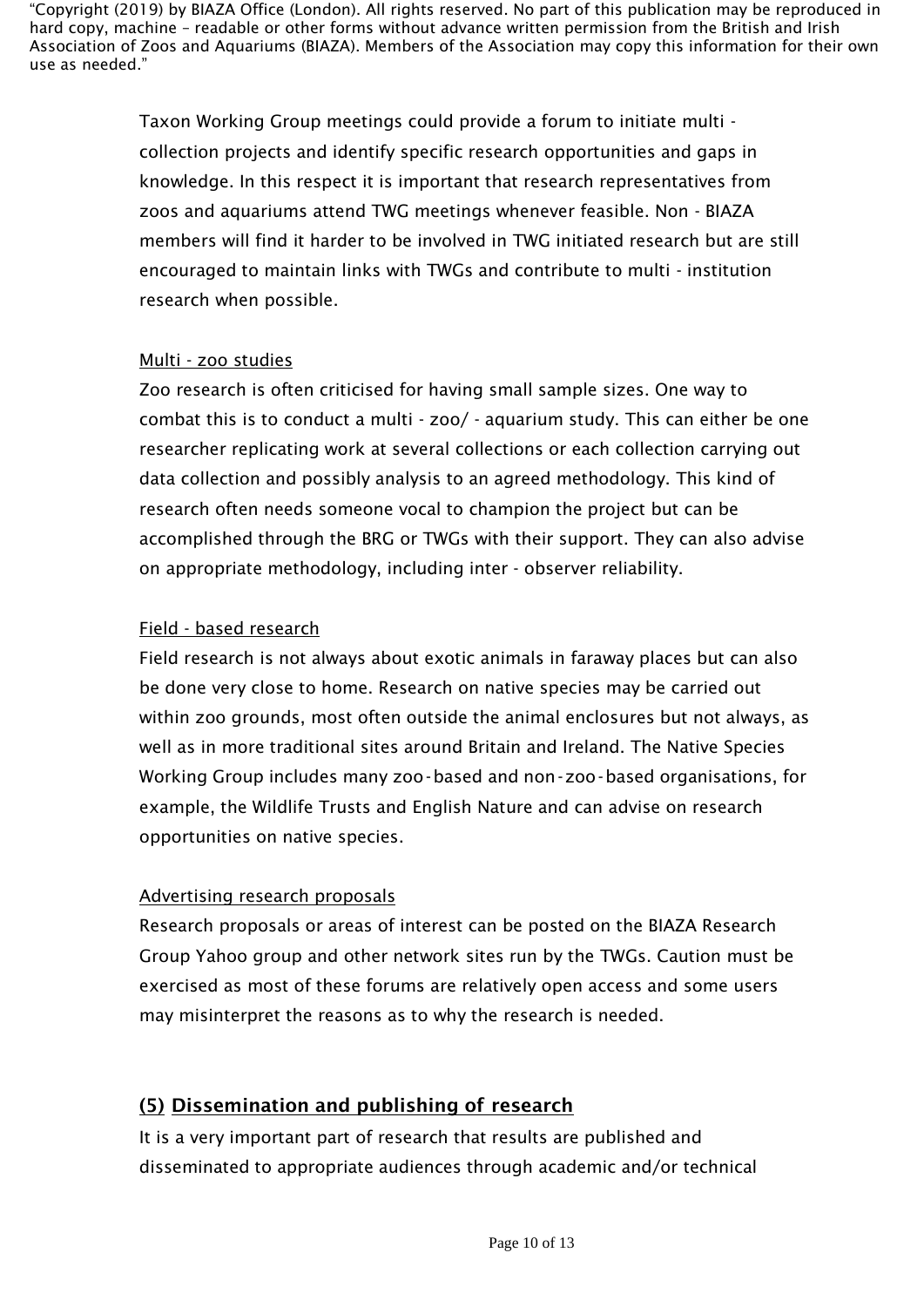> journals, newsletters, conferences and meetings. Institutional research policies should include details on how and where results will be disseminated. At the very least a report of any research project should be sent to all zoos involved and the relevant TWG. Abstracts should be submitted for inclusion in the BIAZA Research Newsletter, particularly those that have been given BIAZA support. The project should be recorded in the BIAZA research database although BIAZA cannot hold copies of the projects.

> There is currently an apparent difficulty in getting zoo -based research into peer reviewed scientific literature or in some cases any literature. This could be due to many factors including finding the time to write up papers and where to actually start when looking to get published. Equally there is little pressure for keepers/zoo staff to publish their work, even though they are in the best position to do so. Zoos and aquariums should encourage staff to publish results whenever possible.

For further guidance see *Zoo Research Guidelines: Publishing Zoo Research*

# (6) – Internal promotion of research

It is important that all staff and departments understand the value of and need for research in zoos. This creates a momentum of research within the collection, and encourages future research.

Suggested ways to encourage a research culture:

- Produce a magazine for keepers and other staff which can be used for the communication of research findings, particularly when they are controversial, for example when evidence shows welfare implications – even better, to report findings that show an improvement to welfare or in the conservation education of the visitors, thus demonstrating the very applied value of research.
- Hold regular meetings between keepers and researchers so that keepers can suggest project ideas. Often keepers are already aware of many of the results that projects divulge, however research yields proof that can be used as evidence to management.
- Give keepers lists of projects which are going on so they can give ideas and opinions.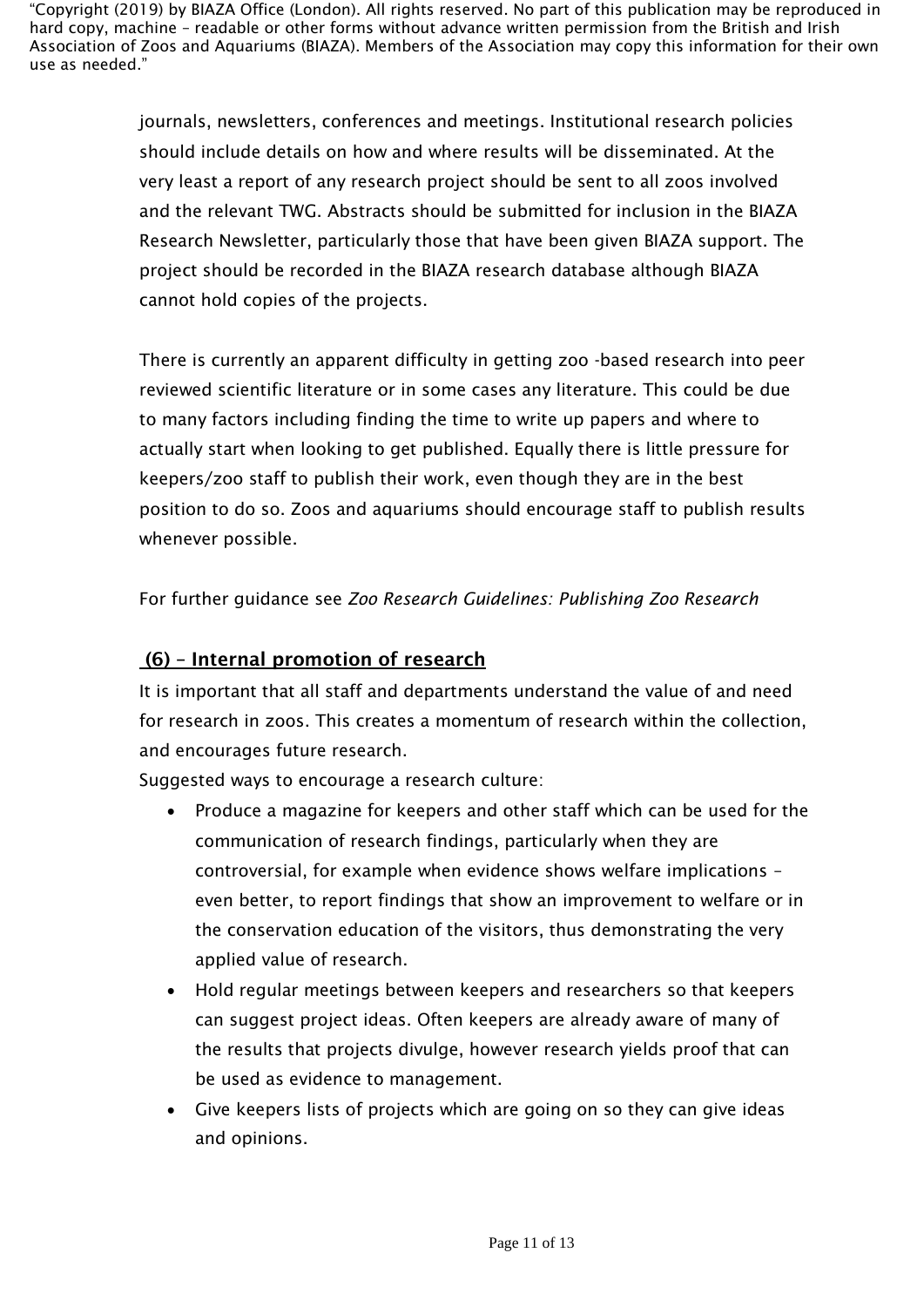- Discuss projects early on with keepers rather than when the project is finished.
- Summarise large reports as no one will read most full project reports
- Make sure at least some research can be used to help other Departments e.g. Antwerp: Marketing Dept want Research Team to look at visitor numbers. Research can be helpful to Education Departments, commercial departments, gardens as well as animal keeping departments.
- Research talks to the public are likely to increase the interest of internal staff as they show that the research is generating interest. It also gives an opportunity to publicly thank staff who have been involved.
- Research results can be communicated via the institution's intranet, newsletter, posters in communal areas such as staff canteens, talks for staff (although it can be hard to find a time when everyone is available and willing to attend – Chester Zoo holds occasional lunchtime talks for its staff, where staff can bring their lunches and eat during the talk)

All internal communication about research must be accessible and easy to understand. Verbal and written reports need to take into consideration who the audience is. Many non - research staff will be unfamiliar with statistical tests for example. Simplified but informative results will lead to constructive communication and dialogue.

It is important for everyone involved in research to feel valued.

# (7) Evaluation of research output

Evaluation of research output is an important part of a research programme. Looking at whether the research results have potential for the benefit of the collection and in a wider field, can help fuel enthusiasm and respect for zoo research. How research is evaluated can depend on the institution and whether internal or external funding is used etc. Some external funding bodies will have their own evaluation methods which all recipients of funding will have to follow.

Internal evaluations should include the usual academic methods of reporting research output, such as numbers of research projects completed at each academic level, conference presentations, proceedings and peer - reviewed